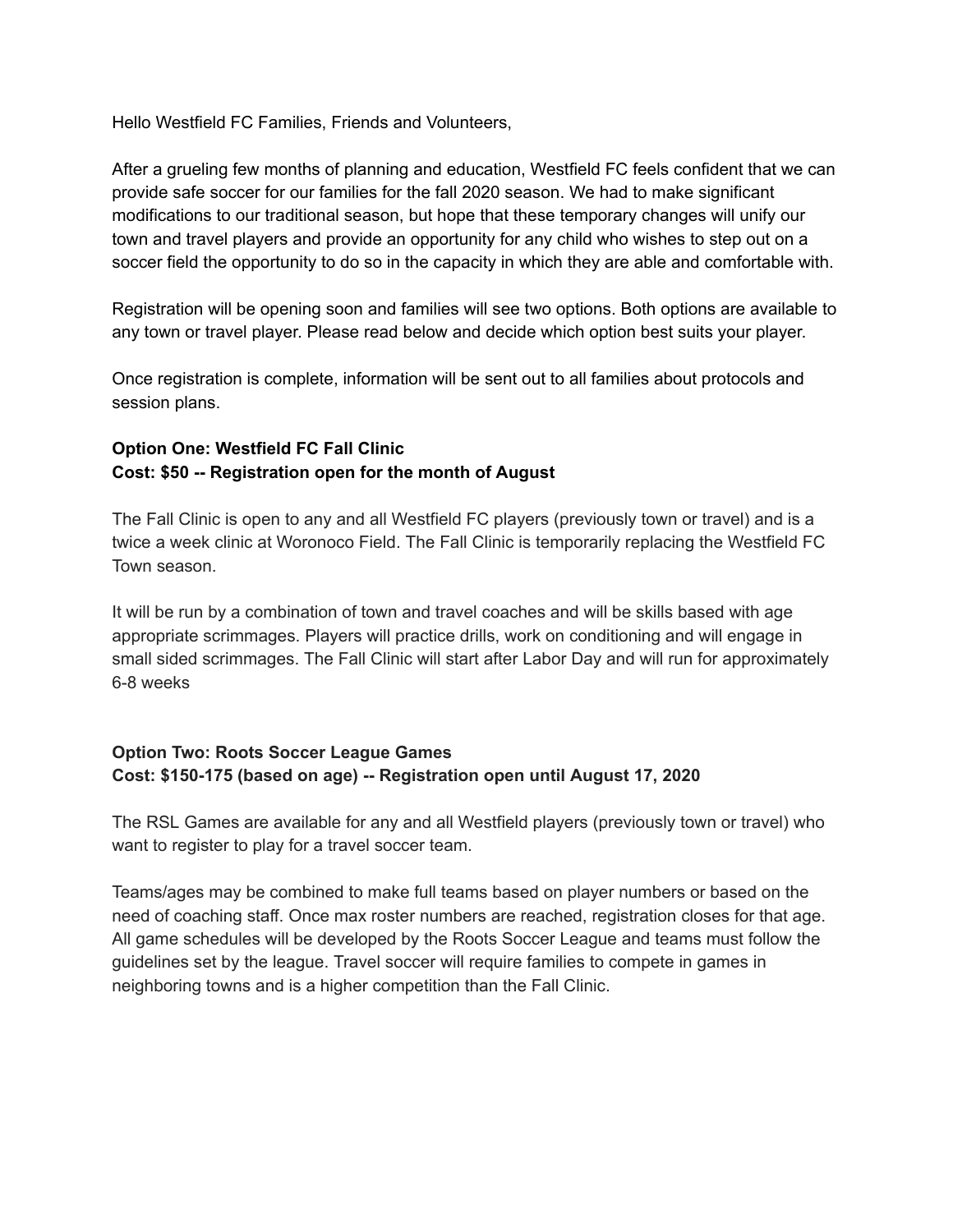#### **What steps is Westfield FC taking in order to keep my child safe?**

Westfield FC will be following the guidelines of the Massachusetts Youth Soccer Association created under the guidelines set by the CDC and the State of Massachusetts. A full explanation of those guidelines can be found here: https://www.mayouthsoccer.org/assets/61/6/Return\_to\_Soccer\_Activities\_PDF\_060720201.pdf

# **I am comfortable with my child playing soccer this fall, but how do I choose the right option?**

Families who are looking for fun soccer with a less competitive and Westfield-based atmosphere would most likely enjoy the Fall Clinic. This option is to get our players out on the field and designed to replace the traditional town fall soccer season. There is no registration limit for this option.

If your child is looking for higher competition and is willing to play games against other towns, the Roots Soccer League is the best option for them. Westfield FC players would have to agree to the requirements of the league and expect to travel to neighboring communities for competitive games.

#### **Are there going to be evaluations or tryouts for this season?**

No. We are hoping to reinstate evaluations and tryouts in the spring for the fall 2021 season.

#### **I signed my child up for the Fall Clinic. What should I expect?**

Based on registration numbers and age groups, Westfield FC coaching staff will be providing safe soccer sessions at Woronoco Field. Families will be required to complete check-ins on health and be willing to complete waivers affirming that children are not demonstrating any signs of illness and have not come into contact with anyone diagnosed with Covid-19. The check in process will be provided to families before the start of the first session, but children can assume they should bring their own mask (to enter and exit the field), ball and water bottle (ball can be provided for those without). They will complete predesigned drills with the coaching staff and then will engage in different levels of scrimmaging. There will be limits to the amount of individuals we can have on the fields at one time. Parents will be asked to stay in their vehicles as a precaution if their child requires no accommodations on the field. Parents who feel that they must be on the field for their child's benefit must wear a mask and stand 6 feet away from all other individuals.

#### **I signed my child up for the Roots Soccer League Games. What should I expect?**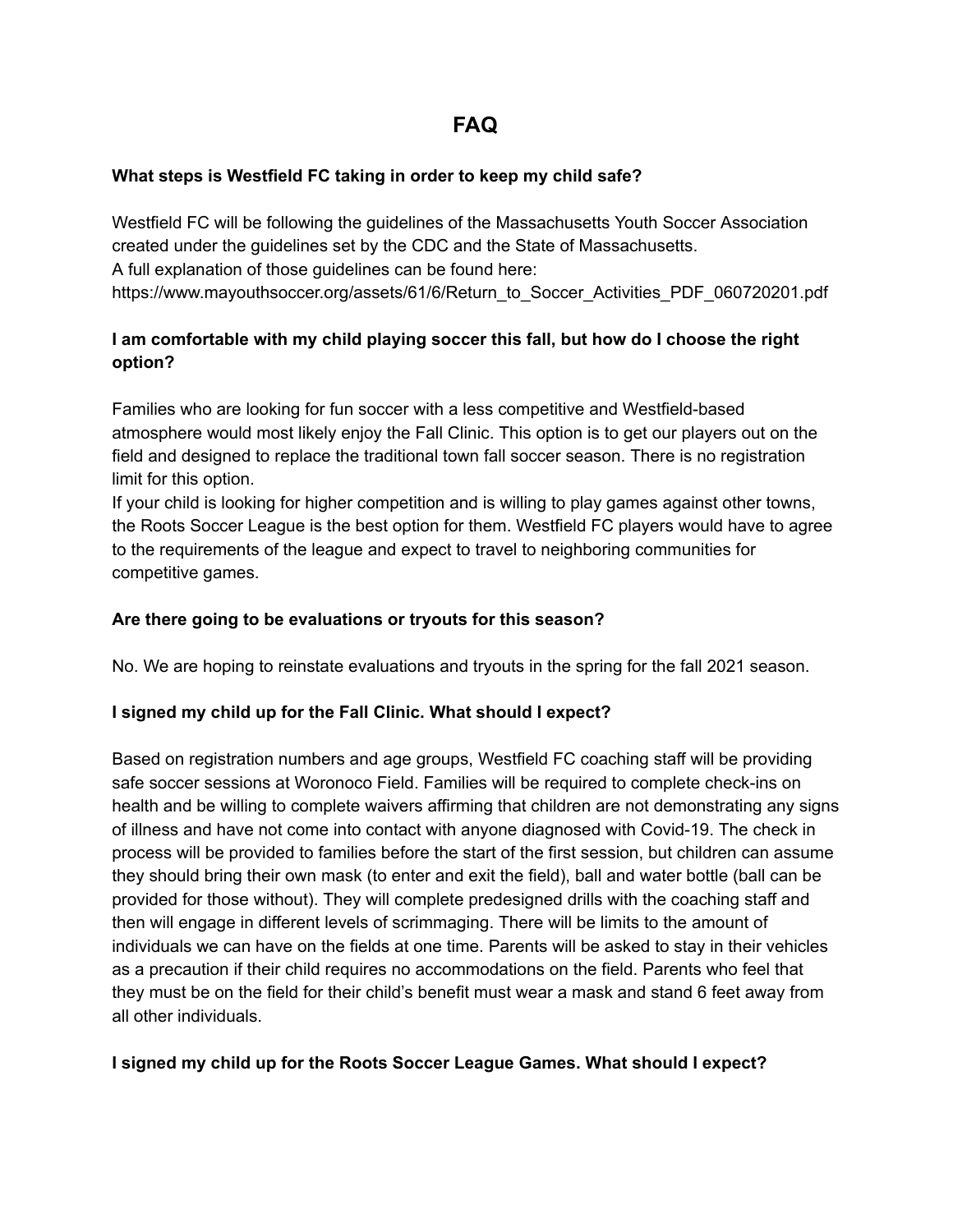# Families can learn more about the structure of the RSL here:

#### <http://www.rootssoccerleague.com/>

Players who sign up for the RSL will play for Westfield FC, receive a uniform and will practice with only the individuals assigned to that team. There is the expectation that players will attend most if not all practices and every game. Games traditionally take place on Saturdays, but this may fluctuate due to individual town needs. This season lasts about 8 weeks. Families will be required to complete check-ins on health and be willing to complete waivers affirming that children are not demonstrating any signs of illness and have not come into contact with anyone diagnosed with Covid-19. Children can assume they should bring their own mask (to enter and exit the field) ball and water bottle (ball can be provided for those without) and parents will be asked to stay in their vehicles.

## **What is the refund option for my child for the Fall Clinic?**

Refunds will only be given to families prior to the start of the first session.

There is the chance that sessions may be cancelled due to the changing guidelines of the state or children may be asked to not return to the field for 14 days due quarantine requirements. In the event of these situations, no refunds would be given.

## **What is the refund option for my child for the Roots Soccer League?**

Refunds will only be given to families prior to the start of the first practice.

There is the chance that games may be cancelled due to the changing guidelines of the state or children may be asked to not return to the field for 14 days due quarantine requirements. In the event of these situations, and if the child has already attended the first practice, no refunds would be given.

# **What are my responsibilities as a family/friend of Westfield FC during practices/clinic sessions?**

Westfield FC is a volunteer based organization. We are asking all of our families to please respect the guidelines and rules that will be put in place to keep everyone safe.

The guidelines may change mid season and we ask that everyone adjusts and is flexible with those changes as they occur.

Families will be asked to monitor their child's health and to avoid stepping on the practice fields. Face masks, hand washing and social distancing will be required for everyone. At this time, children do not have to wear masks while they are practicing, but will be asked to wear them on and off the field. No one will be allowed on the field without a mask.

### **How can families help Westfield FC?**